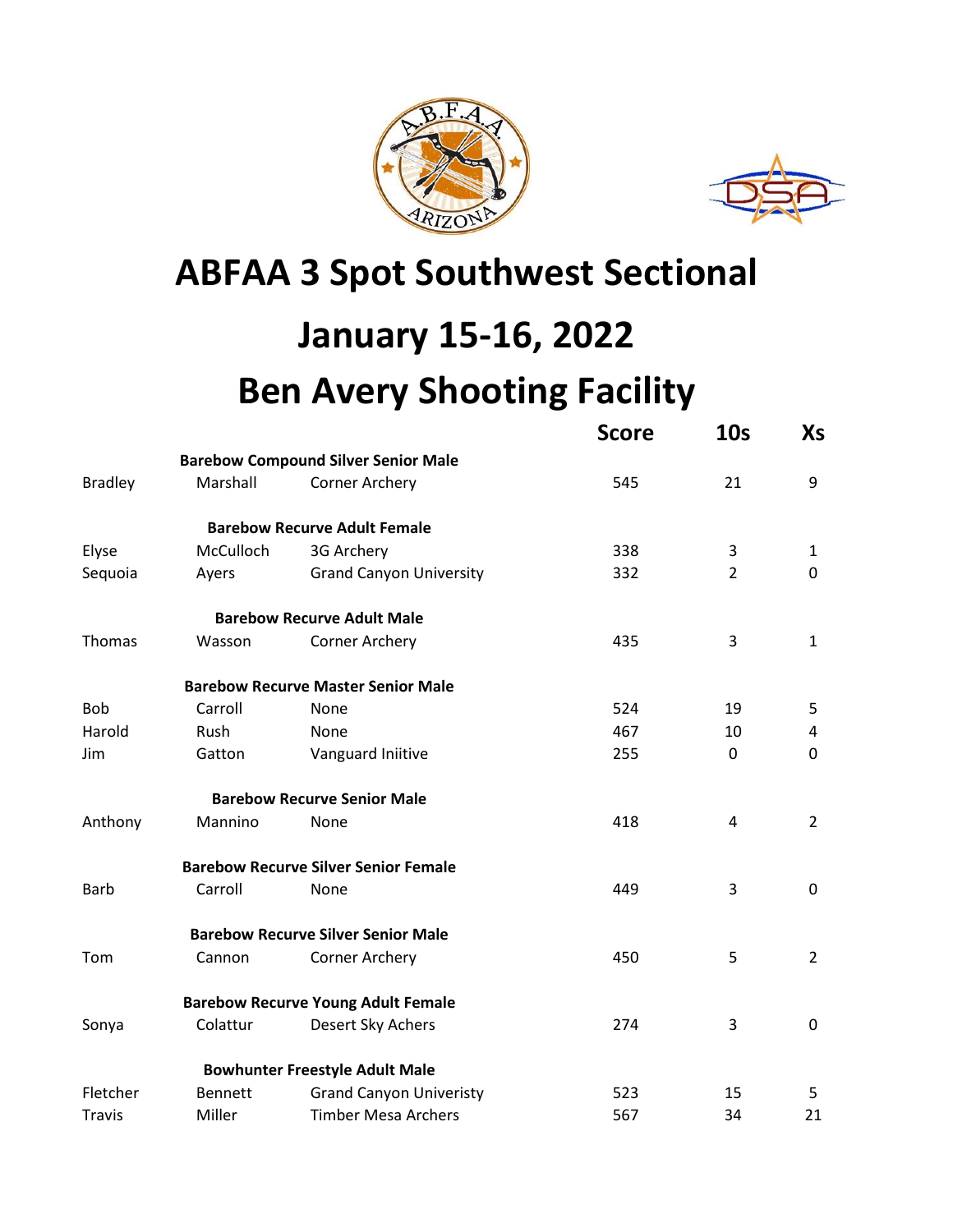|              |                | <b>Bowhunter Freestyle Senior Female</b>      |     |    |                |
|--------------|----------------|-----------------------------------------------|-----|----|----------------|
| LaJuan       | Kelley         | Arizona Archery Club                          | 486 | 9  | $\mathbf{1}$   |
|              |                | <b>Bowhunter Freestyle Silver Senior Male</b> |     |    |                |
| Mark         | Hanson         | <b>Timber Mesa Archers</b>                    | 551 | 28 | 9              |
| <b>Bret</b>  | Moran          | No Award                                      | 588 | 48 | 27             |
| <b>Bud</b>   | Lord           | <b>AAC</b>                                    | 541 | 18 | 8              |
|              |                | <b>Bowhunter Freestyle Youth Female</b>       |     |    |                |
| Giuliana     | Hughes         | AZ Archery                                    | 415 | 4  | 3              |
|              |                | <b>Bowhunter Freestyle Youth Male</b>         |     |    |                |
| Will         | Laguna         | Arizona Archery Club                          | 538 | 23 | $\overline{2}$ |
|              |                | <b>Freestyle Adult Female</b>                 |     |    |                |
| Cecilia      | Wasson         | <b>Corner Archery</b>                         | 146 | 3  | $\mathbf{1}$   |
| Kimberly     | Hicks          | Desert Sky Archers                            | 589 | 49 | 25             |
| Grace        | Reed           | <b>DSA</b>                                    | 291 | 22 | 8              |
|              |                | <b>Freestyle Adult Male</b>                   |     |    |                |
| Jordan       | Pollei         | Arizona Archery Club                          | 597 | 57 | 38             |
| Eddie        | Astorga        | Arizona Archery Club                          | 582 | 45 | 29             |
| Wesley       | Haglund        | Rim Country Bowhunters                        | 570 | 37 | 19             |
| Morgan       | Davis          | Arizona Archery Club                          | 584 | 44 | 22             |
| Allen        | Alihodzic      | Desert Sky Archers                            | 586 | 46 | 25             |
| Taylor       | <b>Bullard</b> | Arizona Archery Club                          | 595 | 55 | 43             |
| Paeton       | Keller         | None                                          | 600 | 60 | 49             |
| Matthew      | Fyffe          | Arizona Archery Club                          | 572 | 50 | 30             |
| Matthew      | Sidell         | Corner Kidz                                   | 568 | 30 | 13             |
| Logan        | Beckstrand     | <b>Timber Mesa Archers</b>                    | 599 | 59 | 44             |
| Marc         | Penner         | <b>Corner Archery</b>                         | 555 | 23 | 8              |
| Ryan         | Bachman        | Desert Sky Archers                            | 544 | 21 | 9              |
|              |                | <b>Freestyle Cub Female</b>                   |     |    |                |
| Katerina     | Jones          | Arizona Archery Club                          | 425 | 3  | 0              |
|              |                | <b>Freestyle Cub Male</b>                     |     |    |                |
| Kevan        | Pollei         | Arizona Archery Club                          | 382 | 3  | $\mathbf{1}$   |
|              |                | <b>Freestyle Master Senior Female</b>         |     |    |                |
| <b>Becky</b> | Pearson        | Frank Pearson's School of Archery             | 553 | 29 | 16             |
|              |                | <b>Freestyle Master Senior Male</b>           |     |    |                |
| Dan          | Kolb           | Paseo Vista Archery                           | 572 | 38 | 22             |
| Frank        | Pearson        | Frank Pearson's School of Archery             | 574 | 50 | 18             |
| Ronnie       | <b>Babb</b>    | AAE                                           | 554 | 26 | 4              |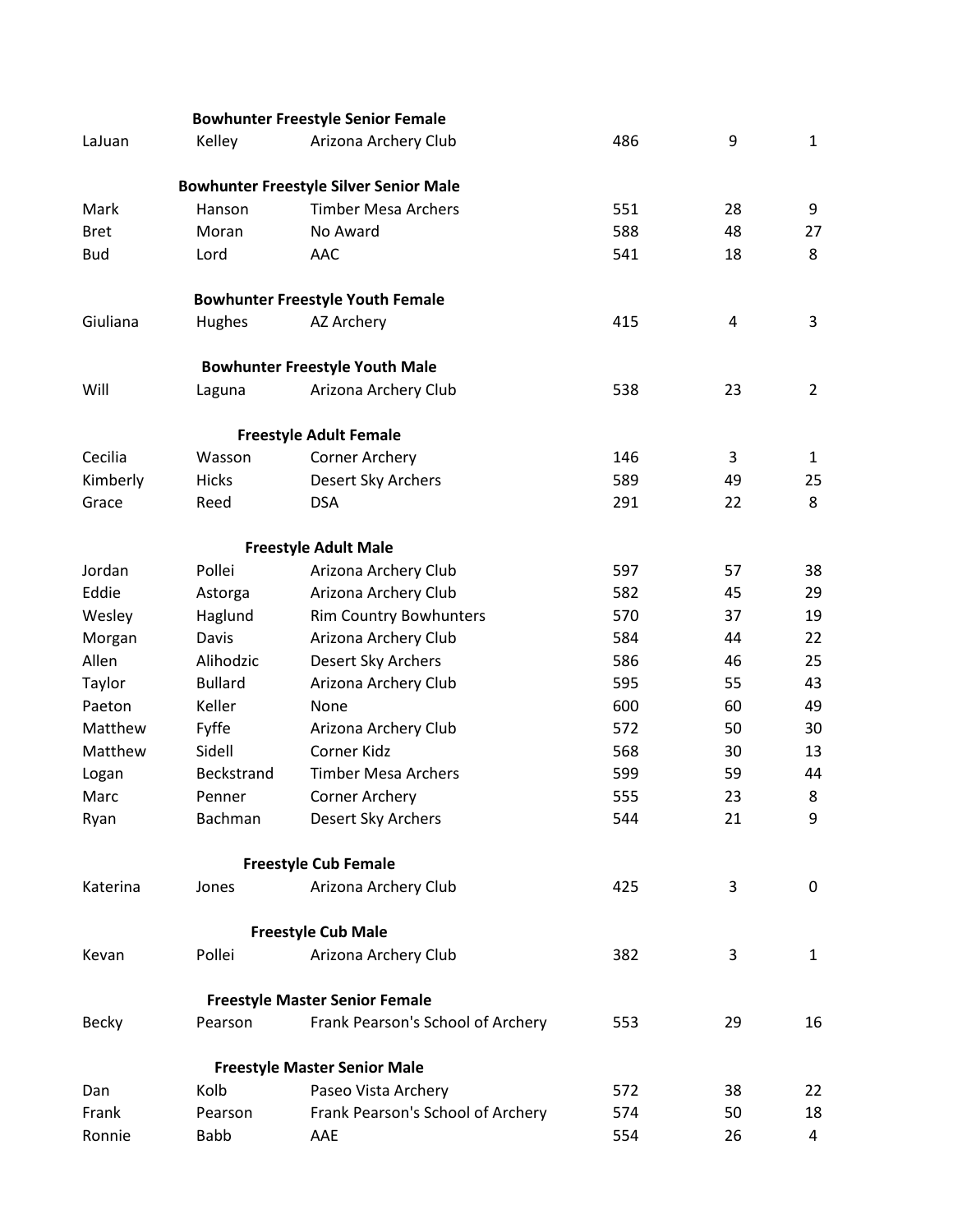|             |                    | <b>Freestyle Senior Female</b>                      |     |    |                |
|-------------|--------------------|-----------------------------------------------------|-----|----|----------------|
| Jena        | Miller             | <b>Timber Mesa Archers</b>                          | 590 | 50 | 32             |
| Stephanie   | Lord               | DSA/AAC                                             | 565 | 31 | 12             |
|             |                    | <b>Freestyle Senior Male</b>                        |     |    |                |
| Tom         | Pollei             | None                                                | 594 | 54 | 32             |
| Alfred      | Patterson          | 3G Archery                                          | 563 | 33 | 18             |
| Scott       | Haglund            | <b>Rim Country Bowhunters</b>                       | 570 | 34 | 16             |
| <b>Brad</b> | <b>Sanders</b>     | <b>Rim Country Bowhunters</b>                       | 587 | 48 | 29             |
| Charlie     | Kester             | <b>Rim Country Bowhunters</b>                       | 566 | 34 | 21             |
|             |                    | <b>Freestyle Silver Senior Female</b>               |     |    |                |
| Catherine   | <b>Belzner</b>     | <b>Timber Mesa Archers</b>                          | 534 | 17 | $\overline{7}$ |
|             |                    | <b>Freestyle Silver Senior Male</b>                 |     |    |                |
| Steven      | Belzner            | <b>Timber Mesa Archers</b>                          | 575 | 41 | 16             |
| Daniel      | Pernett            | <b>Stick Sniper Archery</b>                         | 578 | 42 | 21             |
| Walter      | Smith              | <b>Rim Country Bowhunters</b>                       | 564 | 35 | 22             |
| Laney       | <b>Bisbee</b>      | <b>Rim Country Bowhunters</b>                       | 578 | 42 | 26             |
| Don         | Mugavero           | Corner Archery                                      | 567 | 31 | 17             |
| Larry       | <b>Butterfield</b> | Corner Archery                                      | 595 | 55 | 37             |
|             |                    | <b>Freestyle Young Adult Female</b>                 |     |    |                |
| Haley       | Helman             | Corner Kidz                                         | 526 | 14 | 6              |
| Shaylee     | Smith              | Pineapple Archery                                   | 589 | 49 | 30             |
| Ella        | O'Brien            | Pineapple Archery                                   | 578 | 42 | 27             |
| Harleigh    | <b>Steiness</b>    | Corner Kidz                                         | 569 | 34 | 13             |
|             |                    | <b>Freestyle Youth Male</b>                         |     |    |                |
| Jamie       | Taylor             | Desert Sky Archers                                  | 380 | 6  | $\overline{2}$ |
| Ronan       | Penner             | <b>Corner Archery</b>                               | 444 | 10 | 3              |
| Michael     | Kolb               | Corner archery                                      | 581 | 43 | 24             |
|             |                    | <b>Freestyle Limited Recurve Adult Female</b>       |     |    |                |
| Molly       | Nugent             | Paseo Vista Archery                                 | 574 | 38 | 16             |
|             |                    | <b>Freestyle Limited Recurve Adult Male</b>         |     |    |                |
| Jackson     | Mirich             | <b>AHQ</b>                                          | 574 | 36 | 19             |
| Randy       | Kettelhut          | <b>Timber Mesa Archers</b>                          | 557 | 28 | 11             |
| Joseph      | Huey               | Corner archery                                      | 558 | 28 | 15             |
|             |                    | <b>Freestyle Limited Recurve Senior Female</b>      |     |    |                |
| Michelle    | Dwyer              | Papago Archery Association                          | 506 | 12 | 6              |
|             |                    | <b>Freestyle Limited Recurve Young Adult Female</b> |     |    |                |
| Trinity     | Howard             | <b>Timber Mesa Archers</b>                          | 532 | 18 | 6              |